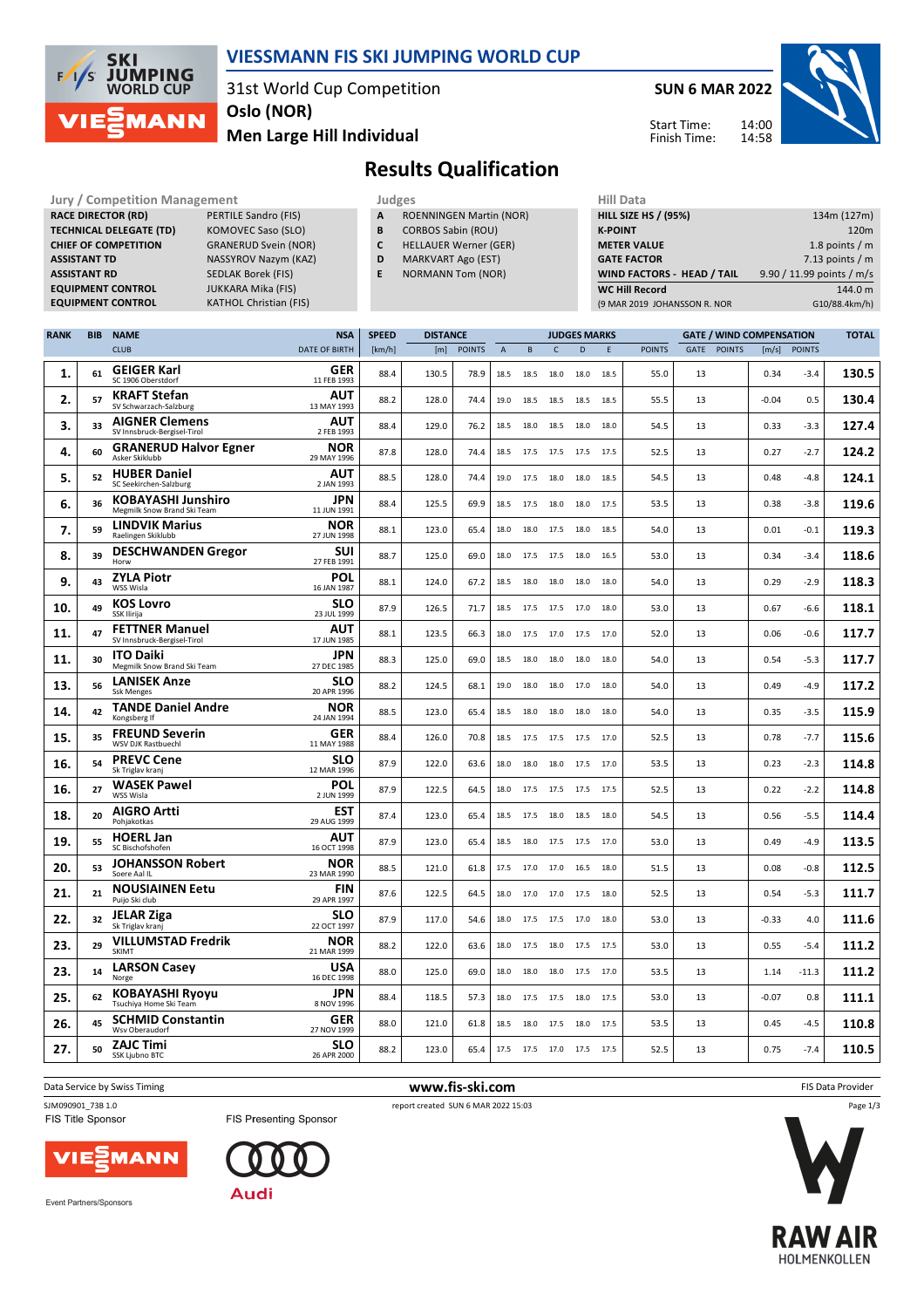

31st World Cup Competition **Oslo (NOR)**

**SUN 6 MAR 2022** Start Time:

Finish Time:



**Men Large Hill Individual**

**SKI** 

 $F/1/S$ 

**JUMPING**<br>WORLD CUP

**MANN** 

**Results Qualification**

| <b>RANK</b>          | <b>BIB</b> | <b>NAME</b>                                                   | <b>NSA</b>                | <b>SPEED</b> | <b>DISTANCE</b> |               |                |      | <b>JUDGES MARKS</b> |                              | <b>GATE / WIND COMPENSATION</b> |               |                | <b>TOTAL</b> |              |       |
|----------------------|------------|---------------------------------------------------------------|---------------------------|--------------|-----------------|---------------|----------------|------|---------------------|------------------------------|---------------------------------|---------------|----------------|--------------|--------------|-------|
|                      |            | <b>CLUB</b>                                                   | <b>DATE OF BIRTH</b>      | [km/h]       | [m]             | <b>POINTS</b> | $\overline{A}$ | B    | $\mathsf{C}$        | D                            | E                               | <b>POINTS</b> | POINTS<br>GATE |              | [m/s] POINTS |       |
| 27.                  | 18         | <b>HEGGLI Bendik Jakobsen</b><br>Byaasen IL                   | NOR<br>14 OCT 2001        | 87.8         | 124.0           | 67.2          | 18.0           | 17.0 | 17.5                | 17.0                         | 17.5                            | 52.0          | 13             | 0.88         | $-8.7$       | 110.5 |
| 29.                  | 25         | SATO Keiichi<br>Megmilk Snow Brand Ski Team                   | JPN<br>27 JUL 1997        | 88.0         | 118.5           | 57.3          | 17.0           | 17.5 |                     | 17.5 17.5 17.0               |                                 | 52.0          | 13             | $-0.06$      | 0.7          | 110.0 |
| 30.                  | 34         | <b>KUBACKI Dawid</b><br>TS Wisla Zakopane                     | POL<br>12 MAR 1990        | 88.8         | 121.5           | 62.7          | 18.0           |      |                     | 17.5 17.0 17.0 17.0          |                                 | 51.5          | 13             | 0.56         | -5.5         | 108.7 |
| 31.                  | 22         | <b>WOLNY Jakub</b><br>LKS Klimczok Bystra                     | POL<br>15 MAY 1995        | 87.4         | 116.0           | 52.8          | 17.5           | 17.0 | 17.5                | 17.0                         | 17.5                            | 52.0          | 13             | $-0.14$      | 1.7          | 106.5 |
| 32.                  | 40         | <b>ASCHENWALD Philipp</b><br>SC Mayerhofen-Tirol              | <b>AUT</b><br>12 NOV 1995 | 88.4         | 117.0           | 54.6          | 17.5           | 17.0 | 17.0                | 17.0                         | 17.0                            | 51.0          | 13             | $-0.03$      | 0.4          | 106.0 |
| 33.                  | 58         | <b>EISENBICHLER Markus</b><br><b>TSV Siegsdorf</b>            | GER<br>3 APR 1991         | 87.8         | 116.0           | 52.8          | 17.0           | 17.0 | 17.0                | 17.0                         | 17.0                            | 51.0          | 13             | $-0.17$      | 2.0          | 105.8 |
| 33.                  | 48         | SATO Yukiya<br>Megmilk Snow Brand Ski Team                    | JPN<br>19 JUN 1995        | 88.3         | 118.0           | 56.4          | 17.5           |      | 17.0 17.0           | 17.0 17.5                    |                                 | 51.5          | 13             | 0.21         | $-2.1$       | 105.8 |
| 35.                  | 37         | <b>WELLINGER Andreas</b><br>Sc Ruhpolding                     | GER<br>28 AUG 1995        | 88.9         | 116.5           | 53.7          | 17.5           | 17.0 | 17.0                | 17.5                         | 17.0                            | 51.5          | 13             | 0.02         | $-0.2$       | 105.0 |
| 36.                  | 26         | <b>ZOGRAFSKI Vladimir</b><br><b>NSA</b>                       | <b>BUL</b><br>14 JUL 1993 | 87.1         | 116.0           | 52.8          | 17.5           | 17.5 | 17.5                | 17.5                         | 17.5                            | 52.5          | 13             | 0.19         | $-1.9$       | 103.4 |
| 36.                  | 23         | <b>AALTO Antti</b><br>Kiteen Urheilijat                       | <b>FIN</b><br>2 APR 1995  | 88.1         | 118.0           | 56.4          | 17.5           | 17.0 | 17.5                | 17.0                         | 17.0                            | 51.5          | 13             | 0.45         | $-4.5$       | 103.4 |
| 38.                  | 28         | <b>AMMANN Simon</b><br>SSC Toggenburg                         | SUI<br>25 JUN 1981        | 88.2         | 116.5           | 53.7          | 17.0           | 17.5 | 17.5                | 17.0                         | 16.5                            | 51.5          | 13             | 0.21         | $-2.1$       | 103.1 |
| 39.                  | 51         | <b>PEIER Killian</b><br>Vallee du Joux                        | SUI<br>28 MAR 1995        | 88.3         | 116.0           | 52.8          | 17.5           | 17.0 | 17.5 16.5           |                              | 17.0                            | 51.5          | 13             | 0.17         | $-1.7$       | 102.6 |
| 39.                  | 19         | <b>BOYD-CLOWES Mackenzie</b><br>Altius Nordic Ski Club        | CAN<br>13 JUL 1991        | 88.7         | 116.0           | 52.8          | 17.5           | 17.0 | 17.0                | 17.0                         | 17.0                            | 51.0          | 13             | 0.12         | $-1.2$       | 102.6 |
| 41.                  | 24         | <b>KYTOSAHO Niko</b><br>Paimion urheilijat                    | <b>FIN</b><br>18 DEC 1999 | 87.9         | 116.0           | 52.8          | 17.0           | 17.0 | 17.0                | 16.5                         | 16.5                            | 50.5          | 13             | 0.27         | $-2.7$       | 100.6 |
| 42.                  | 38         | <b>NAKAMURA Naoki</b><br>Tokai University Sapporo Ski Club    | JPN<br>19 SEP 1996        | 87.8         | 110.0           | 42.0          | 16.5           | 17.0 | 17.0                | 17.0                         | 17.5                            | 51.0          | 13             | $-0.46$      | 5.5          | 98.5  |
| 43.                  | 13         | <b>MUMINOV Sabirzhan</b><br>Almaty                            | <b>KAZ</b><br>16 APR 1994 | 87.8         | 118.0           | 56.4          | 17.5           | 17.0 | 17.0                | 17.0                         | 16.0                            | 51.0          | 13             | 0.96         | $-9.5$       | 97.9  |
| 44.                  | 5          | <b>PREVC Domen</b><br>Sk Triglav kranj                        | SLO<br>4 JUN 1999         | 88.0         | 112.5           | 46.5          | 17.0           | 17.0 | 17.0                | 17.0                         | 18.0                            | 51.0          | 13             | 0.03         | $-0.3$       | 97.2  |
| 45.                  | 44         | <b>STOCH Kamil</b><br>KS Eve-nement Zakopane                  | POL<br>25 MAY 1987        | 87.8         | 112.5           | 46.5          | 17.5           | 17.5 | 17.0                | 17.0                         | 18.0                            | 52.0          | 13             | 0.15         | $-1.5$       | 97.0  |
| 46.                  | 31         | <b>WOHLGENANNT Ulrich</b><br>SK Kehlegg-Vorarlberg            | AUT<br>1 AUG 1994         | 88.0         | 117.0           | 54.6          | 17.0           | 17.0 | 17.0                | 16.5                         | 16.0                            | 50.5          | 13             | 0.90         | $-8.9$       | 96.2  |
| 47.                  | 7          | <b>INSAM Alex</b><br>GRUPPO SPORTIVO FIAMME ORO               | ITA<br>19 DEC 1997        | 87.7         | 111.0           | 43.8          | 17.0           | 17.0 | 16.5                | 17.0                         | 16.5                            | 50.5          | 13             | $-0.02$      | 0.2          | 94.5  |
| 48.                  | 1          | <b>MALTSEV Kevin</b><br>Elva Skiclub                          | <b>EST</b><br>4 JUL 2000  | 87.4         | 112.5           | 46.5          | 16.5           |      |                     | 17.0 17.0 17.0 17.5          |                                 | 51.0          | 13             | 0.44         | $-4.4$       | 93.1  |
| 49.                  | 12         | <b>JUROSZEK Kacper</b><br>Wss Wisla                           | <b>POL</b><br>5 JUN 2001  | 87.2         | 108.0           | 38.4          | 17.0           | 17.0 | 16.5                | 16.5                         | 17.0                            | 50.5          | 13             | $-0.24$      | 2.9          | 91.8  |
| 50.                  | 10         | <b>BICKNER Kevin</b><br>Norge Ski Club                        | USA<br>23 SEP 1996        | 88.1         | 108.5           | 39.3          | 16.5           | 16.5 | 16.5                | 16.0                         | 17.0                            | 49.5          | 13             | 0.35         | $-3.5$       | 85.3  |
| <b>Not Qualified</b> |            |                                                               |                           |              |                 |               |                |      |                     |                              |                                 |               |                |              |              |       |
| 51.                  | 3          | <b>CECON Francesco</b><br>BACHMANN SPORT COLLEGE S.S.D. A R.L | ITA<br>13 NOV 2001        | 87.3         | 108.0           | 38.4          | 15.5           |      | 16.5 16.5 16.0      |                              | 17.0                            | 49.0          | 13             | 0.44         | $-4.4$       | 83.0  |
| 52.                  | 15         | <b>IPCIOGLU Fatih Arda</b><br>Tuerkiye Kayak Federasyonu      | TUR<br>28 SEP 1997        | 87.9         | 108.0           | 38.4          | 16.0           |      |                     | 16.0 16.0 16.0 16.0          |                                 | 48.0          | 13             | 0.91         | $-9.0$       | 77.4  |
| 53.                  | 8          | <b>FELDOREAN Andrei</b><br>CS DINAMO BUC-CENTRUL SPORTIV BV.  | <b>ROU</b><br>13 APR 2000 | 87.7         | 107.0           | 36.6          | 16.5           |      |                     | 16.5 16.5 16.0 17.0          |                                 | 49.5          | 13             | 0.89         | $-8.8$       | 77.3  |
| 54.                  | 46         | <b>LEYHE Stephan</b><br>SC Willingen                          | <b>GER</b><br>5 JAN 1992  | 87.9         | 102.5           | 28.5          |                |      |                     | 16.0  16.5  15.5  16.0  16.0 |                                 | 48.0          | 13             | 0.15         | $-1.5$       | 75.0  |
| 55.                  | 4          | <b>SOUKUP Matthew</b><br>Altius Nordic Ski Club               | <b>CAN</b><br>31 AUG 1997 | 87.2         | 102.5           | 28.5          |                |      |                     | 15.5 16.0 16.5 16.0 16.5     |                                 | 48.5          | 13             | 0.31         | $-3.1$       | 73.9  |
| 56.                  | 9          | <b>CINTIMAR Muhammet Irfan</b><br>Tuerkiye Kayak Federasyonu  | TUR<br>16 JUL 1997        | 87.0         | 102.0           | 27.6          | 16.0           |      |                     | 16.0 16.0 16.5 16.5          |                                 | 48.5          | 13             | 0.60         | $-5.9$       | 70.2  |
| 57.                  | 6          | <b>POLASEK Viktor</b><br>Nove Mesto-Dukla                     | <b>CZE</b><br>18 JUL 1997 | 87.1         | 99.0            | 22.2          | 16.0           |      |                     | 16.0 16.5 16.5 17.5          |                                 | 49.0          | 13             | 0.31         | $-3.1$       | 68.1  |
| 58.                  | 16         | <b>SEMENIC Anze</b><br>NSK TRZIC FMG                          | <b>SLO</b><br>1 AUG 1993  | 87.7         | 97.0            | 18.6          |                |      |                     | 15.5 16.5 16.0 16.0 16.0     |                                 | 48.0          | 13             | 0.15         | $-1.5$       | 65.1  |
|                      |            |                                                               |                           |              |                 |               |                |      |                     |                              |                                 |               |                |              |              |       |

**Data Service by Swiss Timing** FIS Data Provider

SJM090901\_73B 1.0<br>
FIS Title Sponsor<br>
FIS Presenting Sponsor<br>
FIS Title Sponsor<br>
FIS Title Sponsor

Page 2/3

**MANN** /IE)